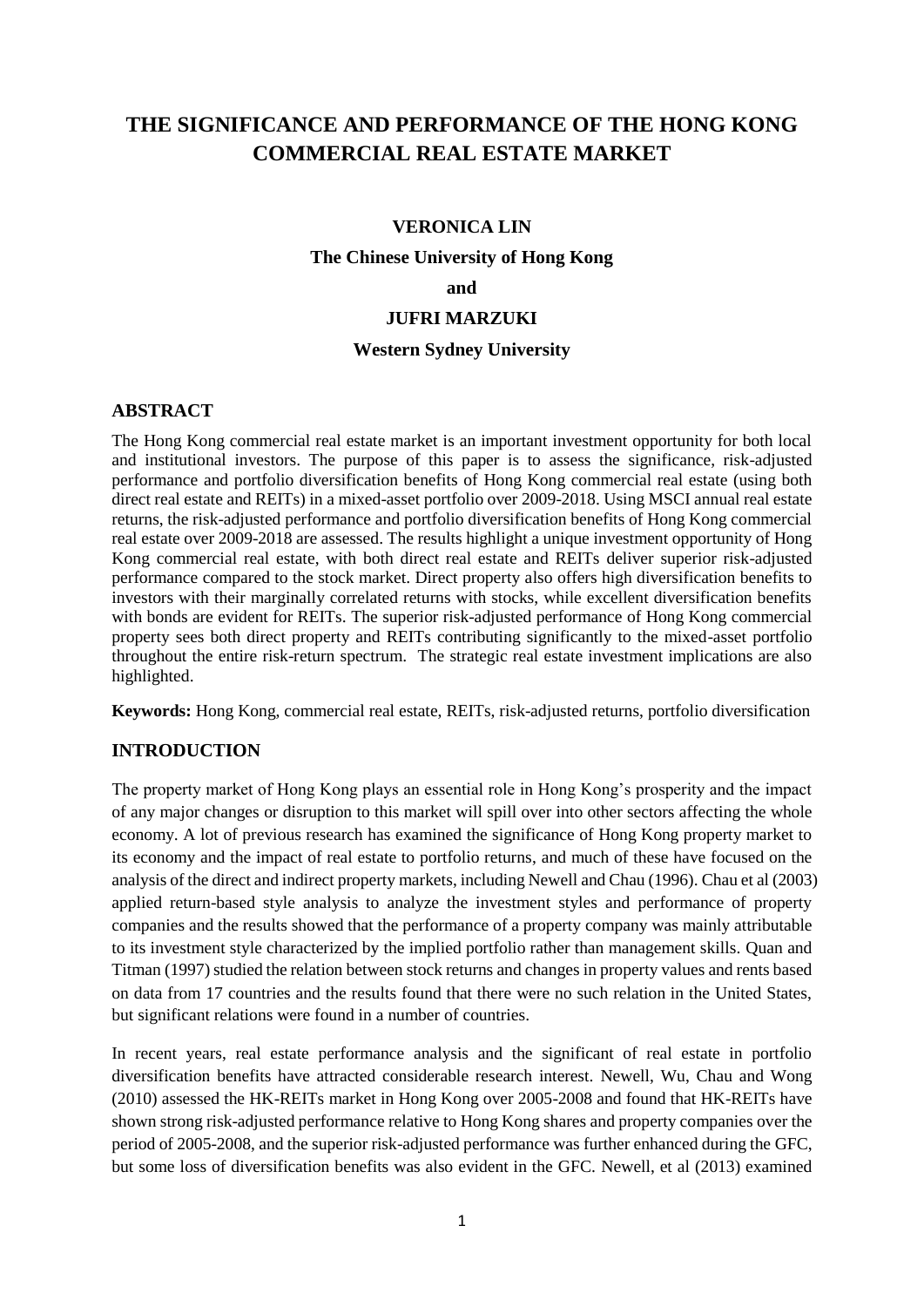the French REITs market and the results showed that French REITs offered limited portfolio diversification benefits with stocks and more portfolio diversification benefits with bonds over 2003- 2012. Newell and Mazuki (2016) studied the significance and performance of UK REITs market and found that the UK-REITs delivered strong risk-adjusted returns since the Global Financial Crisis (GFC), but with limited portfolio diversification benefits with UK stocks. Marzuki and Newell (2017) studied the US commercial real estate market and found that direct property gave the best risk-adjusted returns with improved diversification benefits in the post GFC –period, thus, US direct property exhibited a much stronger role than that of US-REITs in the post –GFC mixed asset portfolio. Newell and Mazuki (2018a and 2018b) assessed the significance, risk-adjusted performance and portfolio diversification benefits of property companies on the UK Alternative Investment Market (AIM) stock market over 2005-2015, and the German REITs market. Marzuki (2018) applied the same risk-adjusted returns analysis to the South Africa real estate market and evaluated the portfolio diversification benefits of commercial real estate in South Africa in a mixed-asset portfolio over the 1996-2016 period.

The purpose of this paper is to assess the significance, risk-adjusted performance and portfolio diversification benefits of Hong Kong commercial real estate (using both direct property and REITs) in a mixed-asset portfolio over 2009-2018. Two specific research questions (RQ) concerning Hong Kong commercial real estate are the primary focus of this research:

- RQ1: How does Hong Kong commercial real estate compare to major asset classes on a riskadjusted basis?
- RQ2: Does Hong Kong commercial real estate provide added value and diversification in a mixed-asset portfolio framework?

These two research questions enable considerable insights into the role of Hong Kong commercial real estate in a mixed-asset portfolio, and the ongoing strategic implications for it as an effective real estate investment market, particularly for domestic real estate players and cross-border investors looking for optimistic risk-return real estate investment opportunities in a developed market. The strategic real estate investment implications are also highlighted.

## **Significance of Hong Kong Commercial Property**

Hong Kong is a major international financial centre with a mature investment market and providing an economic gateway to the expanding investment opportunities in China. The stature of Hong Kong economy is further reinforced by the city's top ranking (No. 3) of the Global Financial Centres Index (ZYG, 2019) after New York (No. 1) and London (No. 2). With the GDP worth at 363 billion in 2018, and GDP (PPP) per capita now exceeding that of the US, Netherlands, Iceland, Germany and Australia (IMF, 2018), representing approximately 0.59 percent of the world economy, the economic prosperity has seen Hong Kong consistently ranked highly amongst the most competitive economies in the world. Being listed in the top -20 least corrupt countries (14th) (TI, 2019), Hong Kong is also the 7th most competitive market globally, exceeded by the USA (first place), Singapore (second place), Germany (third place), Switzerland (fourth place), japan (fifth place) and Netherlands (sixth place) (WEF, 2018). The Hong Kong economy registered GDP growth of 3 per cent (real) for the whole of 2018, and is expected to grow at around 2 per cent for 2019 amid an expected contraction in private consumption and fixed investment.

Hong Kong property market is an important investment alternative for investors at large. For some adventurous investors and older people with ability to buy, real estate is often an investment of choice. Both residential and commercial properties have come into focus as a potentially rewarding source of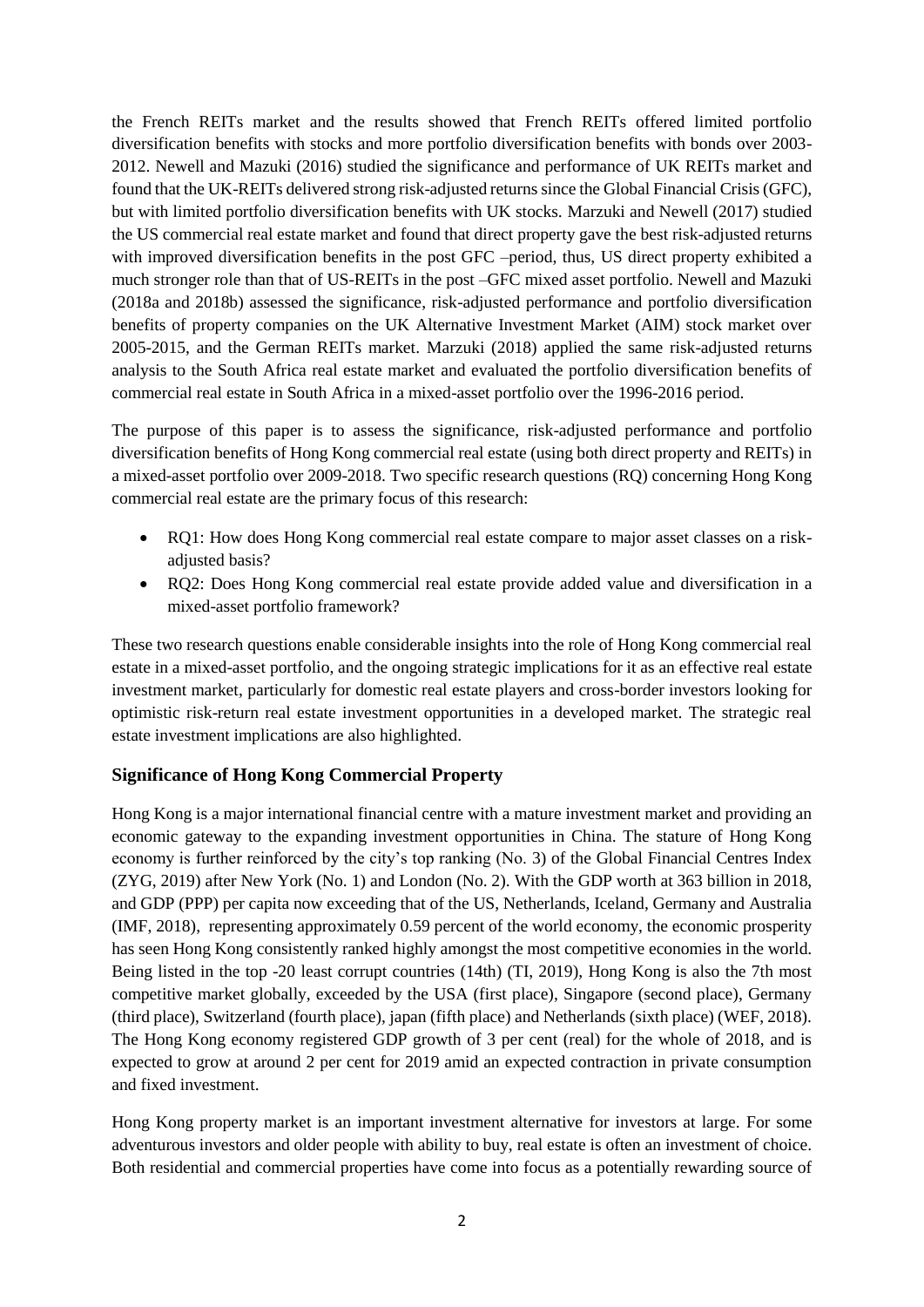income and capital growth. In Hong Kong, real estate is a big part of personal and household wealth, given that real estate value has risen significantly since the global financial crisis (GFC) (Savills, 2019). The income-generating capability of real estate makes it attractive when compared to the interest rates available from most bonds or deposit accounts. Hong Kong has retained its title as the most expensive city in the world in which to buy a home (Demographia, 2018) and the most expensive market to rent (Knight Frank, 2019).

Comparing to the Global universe of commercial real estate (CRE) markets (USD 30.2 trillion, EPRA 2018), the size of investable property market in Hong Kong is very small (accounting for 1% of global CRE universe). The value of its commercial real estate is 7 percent of Asia Pacific's investable property at USD 307 billion, Hong Kong ranks number four in the Asia Pacific region after Japan (USD2,213 billion), South Korea (USD695 billion) and Australia (USD612 billion) among the developed markets (EPRA, 2018). Moreover, Hong Kong enjoys a high level of attention from global investors with its business-friendly environment, as it is reign the top of the Best Countries for Business 2019 among Asian countries and behind the UK (first place) and Sweden (second place) (Forbes, 2018) scoring well on trade freedom and the infrastructure. Although Hong Kong is the second most transparent real estate market in Asia, exceeded by Singapore, in terms of global transparency, Hong Kong (ranks 49th after Singapore at the Global Ranking) still need to progress faster and catch up with the highly transparent markets in the UK, Australia, and the US (the top three highly transparent markets globally, JLL, 2018) in order to maintain its competitiveness and status.

A key factor contributing to the attractiveness of Hong Kong's commercial real estate to both local and international real estate investors is the mature market and high liquidity of the property market resulting from short leases, low agent fees, no CGT, low tax rates, and readily available real estate sales data (Newell, Chau, Wong and McKinnell, 2007). However it is severely competitive for investors to source assets due to the low yield environment as strong demand and limited supply impacted. Hong Kong's property markets have seen a remarkable period of growth since 2009 after the GFC driven by an array of positive drivers both domestic and foreign including quantitative measures resulted in abundant liquidity and extremely low interest rates. Hong Kong's commercial real estate transactions of US\$ 22.23 billion in 2010 represented an astounding 120% recovery from 2009 volume and exceeded the volume recorded at the peak in 2007 (US\$16.0bn) the pre-crisis level. In Asia Pacific context, Hong Kong commercial real estate transactions over 2009 -2018 amounted to US\$277.29 billion, accounting for about 5.06% of total Asia Pacific transactions over this ten-year period and compares with China (4,012 bn; first; 73.19%), Japan (382bn; second; 6.96%), Australia (305 bn; third; 5.57% ) and South Korea (146bn; fifth; 2.66%) (Cushman & Wakefield; RCA; 2011-2019).

In 2018, Hong Kong accounted for \$50.93 billion in transactions (RCA, 2019) and remained as the most-sought-after city destination for international capital among the core markets in Asia Pacific including Seoul, Singapore, Sydney and Tokyo. From Table 1, it is noteworthy to see that the property transaction landscape both in Hong Kong and Asia Pacific slowed in 2007-2008 after the GFC, rebound was seen in 2008-2009 and with full recovery in 2009-2010, and transaction volume growth remained positive in the subsequent years in general despite declines seen in 2012-2013 and 2013-2014 due to slower growth in China and debt burden rises affecting the trade-dependent market of Hong Kong. Traditional real estate sectors dominate the Hong Kong real estate acquisition landscape in 2009-2018, with the office sector dominating the volume (average 55% of total transaction volume). Under the yield-starved environment in Hong Kong, there was increased demand for industrial assets in recent years due to government's revitalization scheme and strong leasing demand for logistics and data centres in a new technology era with the promise of E-commerce linked gains. Growth in the retail and hotel investment sectors was documented across Asia Pacific in 2017 driven by some portfolio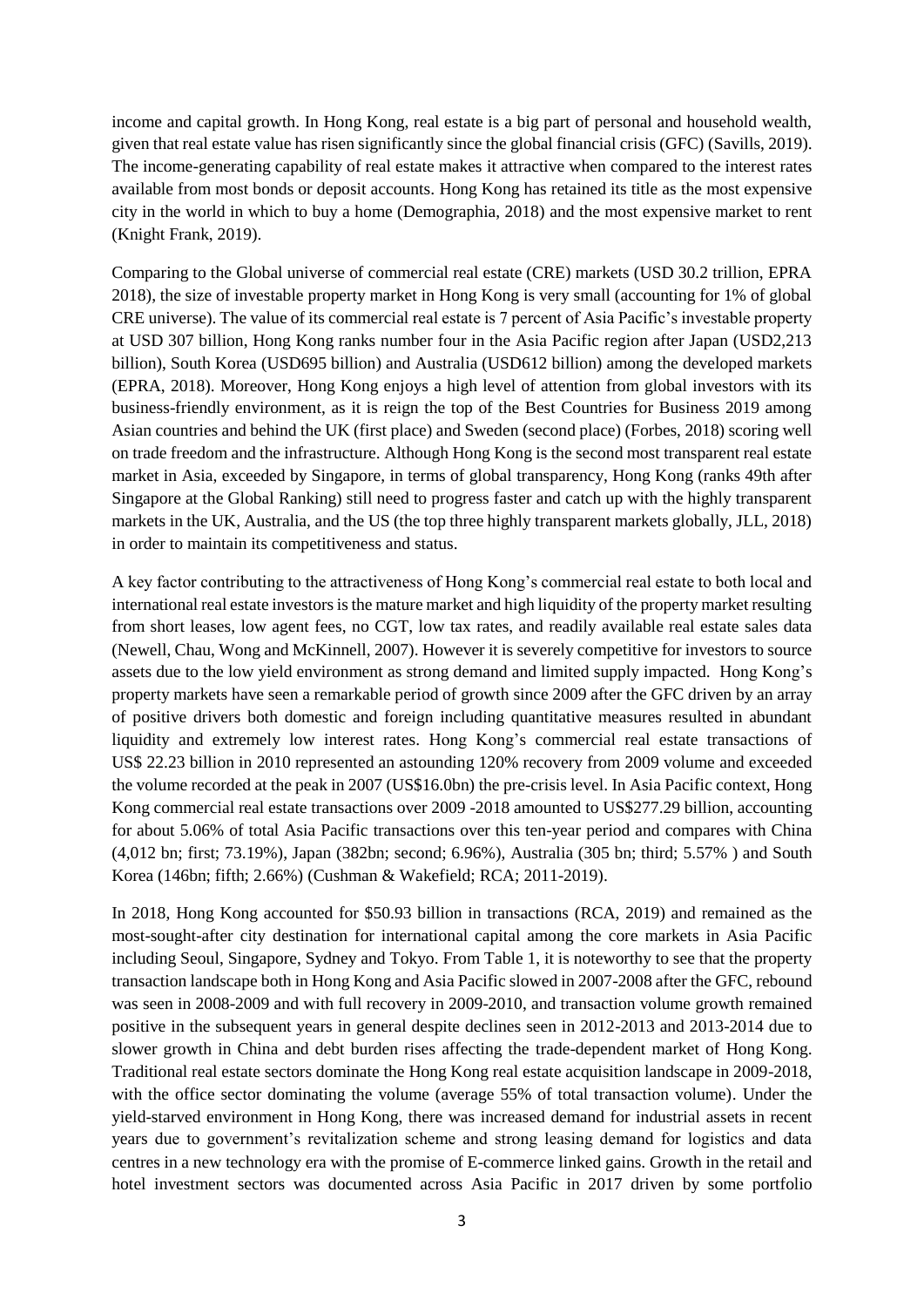transactions and mega single-asset deals as rising tourism and better economic conditions boosted operator performance. However, volume was down significantly in 2018 due to significant decline in China and Hong Kong with a slower economic growth and the ongoing US-China trade conflict. In recent years, Hong Kong property funds were the largest contributors of commercial real estate transactions seeking value-added property investments. Although capital inflow by Chinese investors fell to the lowest volume quarterly since Q3 2015, Chinese developers with offshore capital retain a keen interest in Hong Kong property and development sites.

|           | Global  | Asia Pacific | Hong Kong |
|-----------|---------|--------------|-----------|
| Period    | US\$(%) | US\$(%)      | US\$(%)   |
| 2007-2008 | -56%    | $-44%$       | $-47%$    |
| 2008-2009 | $-27%$  | 59%          | 19%       |
| 2009-2010 | 89%     | 56%          | 119%      |
| 2010-2011 | 20%     | 5%           | 4%        |
| 2011-2012 | 9%      | 20%          | 17%       |
| 2012-2013 | 35%     | 62%          | -8%       |
| 2013-2014 | 2%      | -18%         | $-15%$    |
| 2014-2015 | 7%      | $-9%$        | 17%       |
| 2015-2016 | 2%      | 13%          | 15%       |
| 2016-2017 | 16%     | 36%          | 53%       |
| 2017-2018 | 4%      | 6%           | 16%       |

**Table 1 Change in commercial real estate transactions: Global vs Asia Pacific vs Hong Kong: 2007-2018**

Source: Authors' own calculation from Cushman & Wakefield Global Investment Atlas Annual Report from RCA data

### **Development of Hong Kong REITs (HK-REITs)**

In the last decade, the current low interest rates and the volatile stock market after the GFC have turned investors' interest to the Asian real estate markets as an alternative source of investment. The REIT market's flourish in Asia Pacific since 2000 have spurred the development of REITs in Hong Kong (ex-Australia, REITs in Australia known as Limited Property Trusts, LPTs have been in existence since 1970s), with Japan led the way in 2001 followed by Singapore in 2002, Thailand (2003), South Korea (2004), Taiwan, Malaysia and Hong Kong in 2005 (Newell, et al 2010). The legal framework for HK-REITs was established in 2003 when the Hong Kong Securities and Futures Commission (SFC) announced the Hong Kong Code on REITs (the Code) to the public. The HK-REITs market developed slowly from initially three REITs to ten REITs in December 2018, with the initial catalyst being the privatization of the large portfolio of Housing Authority's 151 shopping malls and 178 parking lots located in Hong Kong's public housing estates at US\$ 2.86 billion that resulted in the listing of The Link REIT in 2005. The slow growth of HK-REITs market was mainly due to the strict regulatory code which dampen attractiveness for sponsors and investors.

Table 2 lists the full details of the current regulatory structure and characteristics of HK-REITs under the Code. The REIT code was revised the first time in 2005 to allow REITs and to invest in properties outside Hong Kong, and to lift the borrowing limit for a REIT from 35 per cent to 45 per cent of gross asset value, which allowed for more flexibility in managing a REIT's asset base and its balance sheet. The second relaxation came in September 2014, allowing REITs to invest up to 10 per cent of their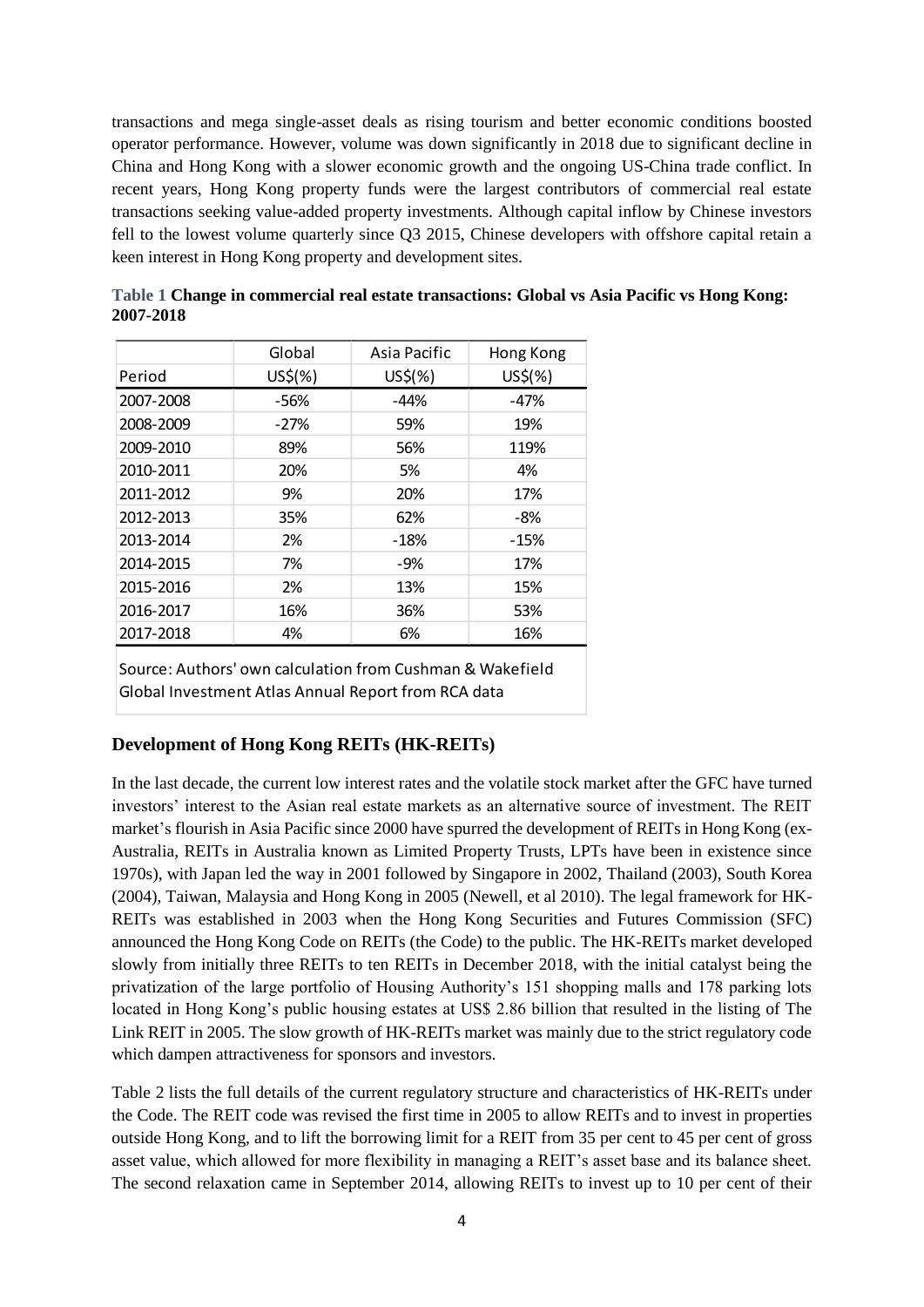asset value in property development to stimulate the HK-REITs market by removing barriers and increase its attractiveness. However, with all other REITs markets in Asia being tax transparent, this lack of tax advantages by HK-REITs has undermined the attractiveness and the pace of development of HK-REITs market.

| THREE 4 HR-REITS LEGISIATION     |                                                                                        |  |  |  |
|----------------------------------|----------------------------------------------------------------------------------------|--|--|--|
| <b>Structure</b>                 | Unit Trust                                                                             |  |  |  |
| <b>Management structure</b>      | Both external and internal manager allowed                                             |  |  |  |
| % invested in real estate        | 100%; held for at least two years                                                      |  |  |  |
| <b>Geographical restrictions</b> | N <sub>0</sub>                                                                         |  |  |  |
| <b>Property development</b>      | Prohibited, but H-REIT may acquire uncompleted units<br>comprising less than 10% NAV   |  |  |  |
| <b>Distribution</b>              | $> 90\%$ of taxable income                                                             |  |  |  |
| Capital gains tax                | N <sub>0</sub>                                                                         |  |  |  |
| Withholding tax                  | N <sub>0</sub>                                                                         |  |  |  |
| <b>Tax transparency</b>          | N <sub>0</sub>                                                                         |  |  |  |
| Leverage                         | Capped at 45% of gross asset value                                                     |  |  |  |
| <b>Regulation</b>                | Hong Kong Code on REITs under the Hong Kong<br>Securities and Futures Commission (SFC) |  |  |  |
| Listing                          | Hong Kong Stock Exchange                                                               |  |  |  |
|                                  | $\gamma$ Course: Author's compilation from ADDEA (2014) EV (2016) and SEC (2017)       |  |  |  |

**Table 2 HK-REITs Legislation**

Source: Author's compilation from APREA (2014), EY (2016) and SFC (2017)

Table 3 provides the general profile of the ten REITs available in the listed real estate investment space in Hong Kong and their establishment timeline, property sectors and location. Over the past fifteen years, HK-REITs sector has grown into a more meaningful niche segment of the global REIT market, with a combined market capitalization of over US\$ 35 billion (Daiwa 2019). Being the largest REIT in Hong Kong (by market capitalization), Link REIT has become the second-largest listed retail REIT in the world. Link REIT was actively enhancing its real estate portfolio by strategically disposing some of the suburban retail malls in Hong Kong and investing in value-added assets in Hong Kong and China.

| Table 3 Property Profile of Hong Kong REITs: 2019 |
|---------------------------------------------------|
|---------------------------------------------------|

| <b>Hong Kong REITs</b>  | Year of IPO | Market Cap (US\$<br>billion)                               | No. of<br><b>Properties</b> | <b>Property Sector</b>                                                                                                   | Location         |
|-------------------------|-------------|------------------------------------------------------------|-----------------------------|--------------------------------------------------------------------------------------------------------------------------|------------------|
| <b>Champion REIT</b>    | 2006        | 4.033                                                      | 3                           | Office and retail                                                                                                        | Hong Kong        |
| <b>Fortune REIT</b>     | 2010        | 2.414                                                      | 16                          | Retail, carparks                                                                                                         | Hong Kong        |
| Hui Xian REIT           | 2011        | 2.646                                                      | 5                           | Office, retail, carparks, hotel and<br>serviced apartments                                                               | China            |
| Link REIT               | 2005        | 25.229                                                     | 138                         | Retail, markets, carparks and office                                                                                     | Hong Kong, China |
| <b>New Century REIT</b> | 2013        | 0.191                                                      | 6                           | Hotel                                                                                                                    | China            |
| <b>Prosperity REIT</b>  | 2005        | 0.598                                                      |                             | Office and industrial                                                                                                    | Hong Kong        |
| <b>Regal REIT</b>       | 2007        | 0.876                                                      | 9                           | Hotel and serviced apartments                                                                                            | Hong Kong        |
| <b>Spring REIT</b>      | 2013        | 0.541                                                      | 86                          | Offie, retail and carparks                                                                                               | China and UK     |
| Sunlight REIT           | 2006        | 1.158                                                      | 16                          | Office and retail                                                                                                        | Hong Kong        |
| <b>Yuexiu REIT</b>      | 2005        | 2.092                                                      | 8                           | Office, retail, hotel and serviced<br>apartments                                                                         | China            |
|                         |             |                                                            |                             | Notes: The source is author's compilation from various Hong Kong REIT annual reports, and from Hong Kong Stock Exchange, |                  |
| Daiwa Capital Markets   |             | Dete en et 3 Contant les 3040. Henre Roue Ctael: Euclasses |                             |                                                                                                                          |                  |

Data as at 2 September 2019, Hong Kong Stock Exchange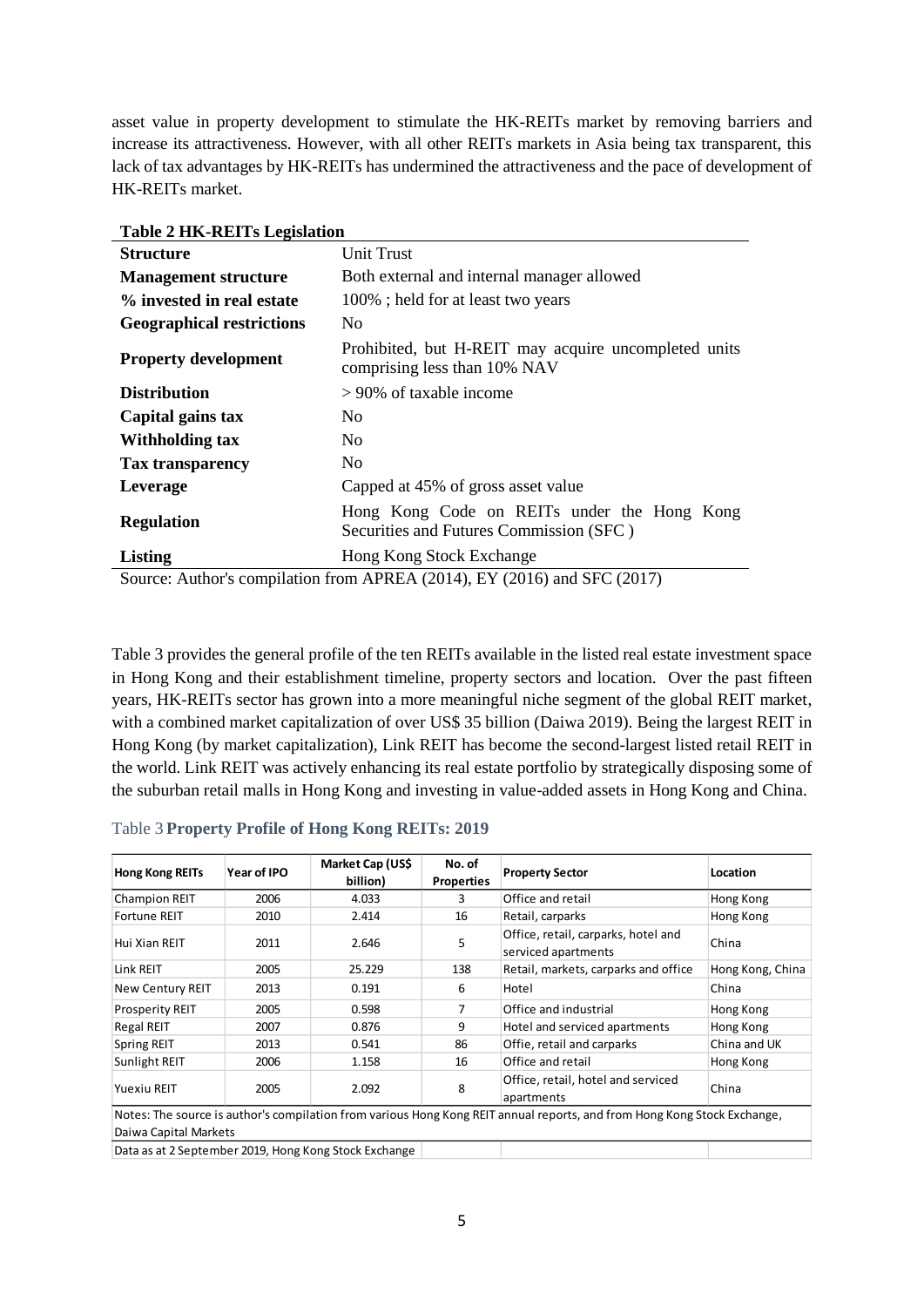Overall, the HK-REITs market not only provide investor choice regarding their listed property exposure and assessing investment properties in both the Hong Kong and China property markets, the HK-REITs market is getting an increasing recognition of its investment attractiveness, offering respectable yields, solid asset backing, and exposure to the robust Hong Kong and China commercial-property markets. This takes on even more investment appeal, given that a strong China REIT code is soon to come out. The subsequent sections of this paper will assess the risk-adjusted performance and portfolio diversification benefits of HK-REITs and direct property in a portfolio over 2009-2018.

## **DATA AND METHODOLOGY**

## **Data sources**

The MSCI annual returns series for Hong Kong direct property, HK-REITs, stocks and bonds were assessed over the period of 2008 to 2018. Due to the limitations of the data available, the ten years' time series data may not be able to cover a full real estate market cycle. The direct property series was represented by the MSCI property index (MSCI) direct property total return series. At Q4: 2018, there were 215 properties with a market value of US\$ 710.7 billion in the MSCI. As the series is constructed from the appraisal value of individual property assets, this series was adjusted for valuation smoothing (as per Geltner (1993)) with a de-smoothing parameter of  $\alpha = 0.50$ . The resulting timeframe for the full period analysis was effectively Q4: 2009 – Q4: 2018. The HK-REITs index used was sourced from HKREITs total return series (composite and various subsector indices). In December 2018, the HKREITs database contained 10 REITs, corresponding to a market capitalization of US\$40 billion. Equivalent asset class series for stocks and bonds were proxied to the Hang Seng Index, and Hong Kong ten-year government bonds index.

## **Methodology**

Performance analysis included average annual returns and annual risks over 2009-2018 were assessed. Risk-adjusted returns were assessed using Sharpe ratio. Portfolio diversification benefits were assessed using correlation analysis to identify the potential mixed-asset portfolio benefits for commercial real estate in Hong Kong. The mixed –asset portfolios were assessed using efficient frontier and asset allocation diagrams across the risk spectrum.

### **Results: full period: 2009 – 2018**

In the first subsection, I analyze the performance of commercial real estate in Hong Kong over the full period of 2009-2018.

### **Risk-adjusted performance**

Table 4 displays the risk-adjusted performance of commercial real estate in Hong Kong over 2009-2018. REITs (24.01% p.a.) delivered the highest average returns, with direct property (13.98% p.a.) outperforming both stocks (12.33% p.a.) and bonds (1.82% p.a.). Except for bonds (0.41% p.a.), direct property (6.03% p.a.) recorded a lower risk level than REITs (20.86% p.a.) and stocks (23.04% p.a.). Except for bonds (Sharpe ratio: 4.42; Sharpe ranking #1), the strong performance demonstrated by both direct property (Sharpe ratio: 2.32; Sharpe ranking #2) and REITs (1.15; #3) indicate that these real estate investments channels are the best and second best performing assets compared to stocks (0.54; #4) using Sharpe ratio risk-adjusted performance ranking.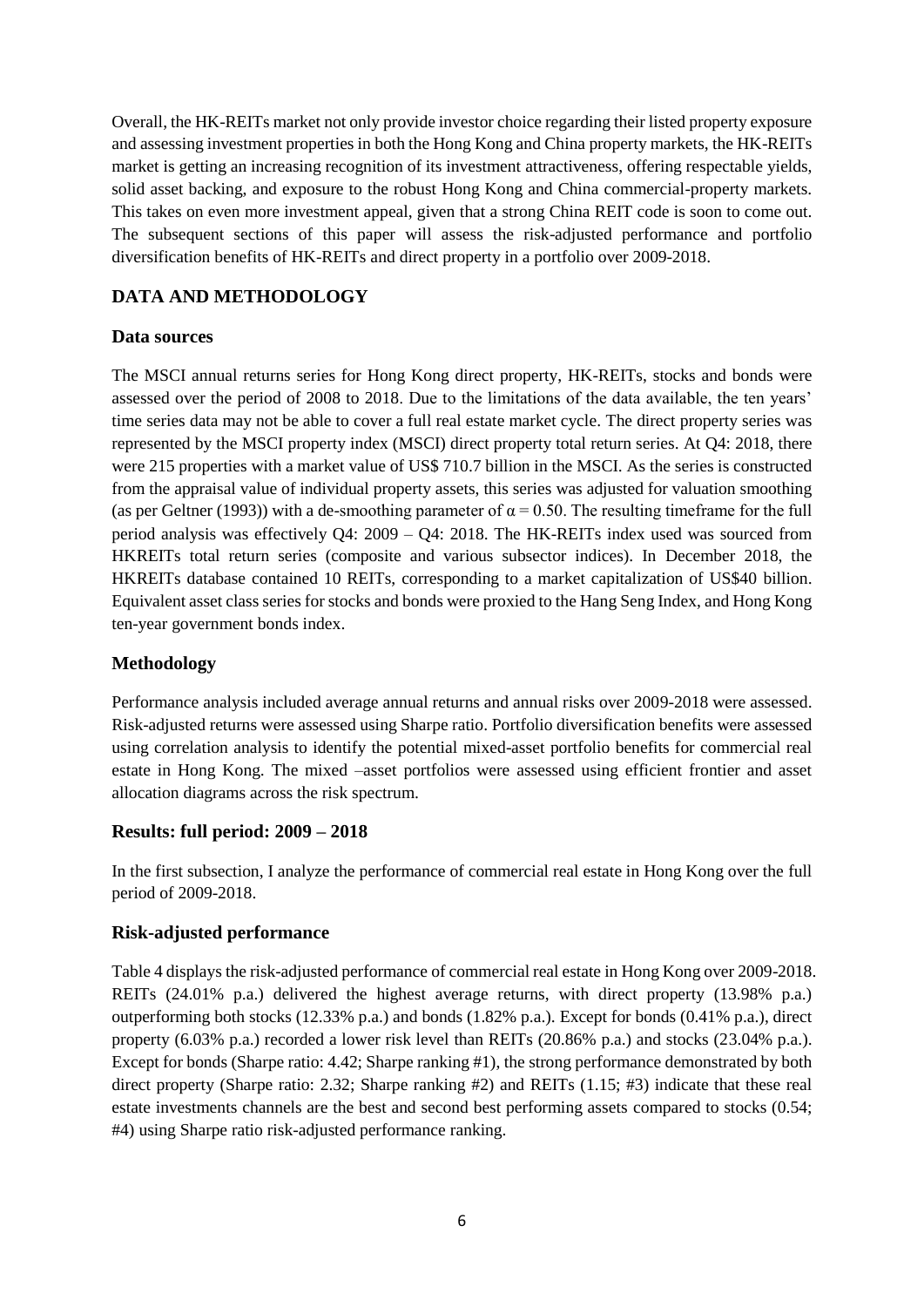By real estate sub-sector, retail (2.32) was the best-performing sector, well ahead of office (1.50) and hotel (1.43).

| Asset                                             | <b>Average Annual Returns (%)</b> | Annual Risk (%) | <b>Sharpe Ratio</b> |  |  |  |  |
|---------------------------------------------------|-----------------------------------|-----------------|---------------------|--|--|--|--|
| <b>Direct Property</b>                            | 13.98%                            | 6.03%           | 2.32                |  |  |  |  |
| <b>Office</b>                                     | 11.15%                            | 7.43%           | 1.50                |  |  |  |  |
| Retail                                            | 18.55%                            | 8.00%           | 2.32                |  |  |  |  |
| Hotel                                             | 8.61%                             | 6.01%           | 1.43                |  |  |  |  |
| <b>REITS</b>                                      | 24.01%                            | 20.86%          | 1.15                |  |  |  |  |
| <b>Stocks</b>                                     | 12.33%                            | 23.04%          | 0.54                |  |  |  |  |
| <b>Bonds</b>                                      | 1.82%                             | 0.41%           | 4.42                |  |  |  |  |
| Notes: The source is author's analysis from MSCI. |                                   |                 |                     |  |  |  |  |

**Table 4 Hong Kong Commercial Real Estate Risk-adjusted Performance Analysis: 2009-2018**

### **Diversification benefits**

The inter-asset correlation coefficients for Hong Kong commercial real estate over 2009-2018 are shown in Table 5. The results indicate that Hong Kong direct property (r=0.17) offered superior diversification benefits with stocks than for HK-REITs ( $r=0.85$ ) with stocks. HK-REITs ( $r=-0.07$ ) were seen to provide more effective diversification benefits with bonds than for the Hong Kong direct property with bonds (r=0.45).

Within the direct real estate sub-sectors, hotel (0.06) and office (0.06) were found to be a better stock portfolio diversifier than retail (0.33). In addition, hotel (0.09) offered much stronger diversification benefits for fixed-income instruments than retail (0.28) and office (0.45) could offer.

In the context of an inter-property investment strategy, Hong Kong direct property was significantly correlated with HK-REITs  $(r=0.34)$ , which could provide a certain degree of diversification in the multiasset portfolio structure through an effective mixture of private and public property components. In contrast, diversification within the various HK direct property (average r=0.66) subsectors was not desirable, given the very strong relationship between the various subsectors.

|  | Table 5 Hong Kong Commercial Real Estate Correlation Analysis: 2009-2018 |  |  |
|--|--------------------------------------------------------------------------|--|--|
|  |                                                                          |  |  |

|                                                   | <b>Direct</b>   |         |               |               |              |               |              |
|---------------------------------------------------|-----------------|---------|---------------|---------------|--------------|---------------|--------------|
|                                                   | <b>Property</b> | Hotel   | <b>Office</b> | <b>Retail</b> | <b>REITS</b> | <b>Stocks</b> | <b>Bonds</b> |
| <b>Direct</b>                                     |                 |         |               |               |              |               |              |
| Property                                          | 1.00            |         |               |               |              |               |              |
| Hotel                                             | 0.83            | 1.00    |               |               |              |               |              |
| <b>Office</b>                                     | $0.87*$         | $0.59*$ | 1.00          |               |              |               |              |
| Retail                                            | $0.87*$         | $0.85*$ | $0.53*$       | 1.00          |              |               |              |
| <b>REITS</b>                                      | 0.34            | 0.25    | 0.23          | 0.42          | 1.00         |               |              |
| <b>Stocks</b>                                     | 0.17            | 0.06    | 0.06          | 0.33          | $0.85*$      | 1.00          |              |
| <b>Bonds</b>                                      | 0.45            | 0.09    | 0.45          | 0.28          | $-0.07$      | $-0.16$       | 1.00         |
| Notes: The source is author's analysis from MSCI. |                 |         |               |               |              |               |              |
| * Cianificant corrolation >E%                     |                 |         |               |               |              |               |              |

\* Significant correlation <5%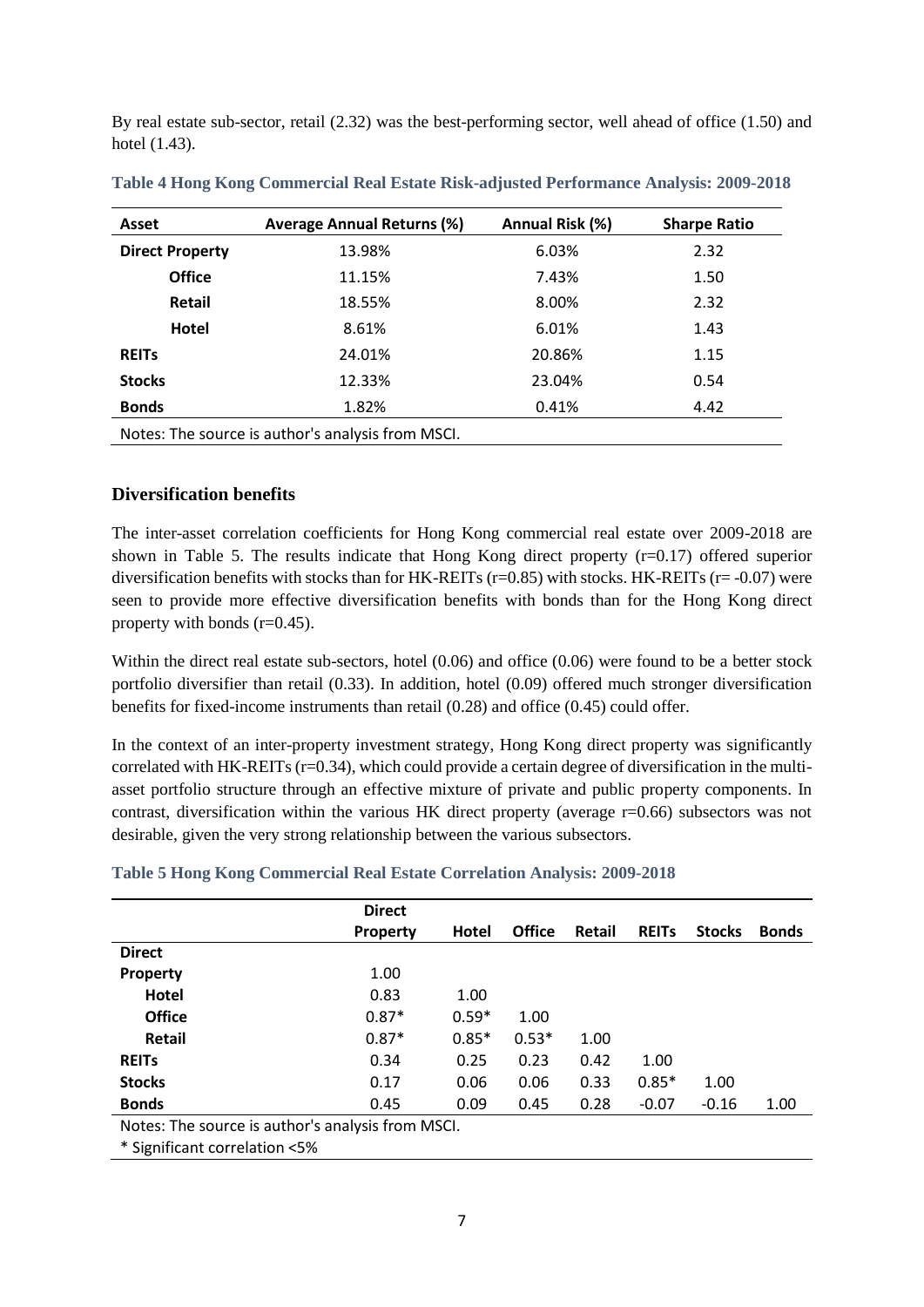### **Mixed-asset portfolios**

Table 6 presents the efficient frontier of various portfolio mixes and the asset allocation diagram for commercial real estate in Hong Kong over 2009-2018. A baseline portfolio (Portfolio 1) comprised of financial assets (stocks and bonds) was constructed to evaluate the performance enhancement of adding commercial real estate in Hong Kong to missed-asset portfolios. The inclusion of direct property (Portfolio 2) and HK-REITs (Portfolio 3) resulted in upward shifting of the efficient frontier curve compared to the baseline portfolio. However, the efficient frontier of Portfolio 2 composed of financial assets and direct real estate was over a limited risk return band. The portfolio with financial assets and HK-REITs provided a more significant coverage across the risk-return spectrum. The three-asset framework with the Hong Kong direct property component resulted in a much steeper and shorter efficient frontier, which signifies stronger portfolio return enhancement without significant increase in portfolio risk. In contrast, the three-asset framework with a HK-REITs component gave a more diverse coverage of the portfolio risk spectrum, evident by the longer efficient frontier curve.

When the mixed-asset framework was enlarged to include all assets (Portfolio 4), the overall risk-return curve exhibited significant improvement across the entire risk-return band; this being the efficient frontier with the highest efficiency. In the four-asset portfolio asset-mix, the greater risk-adjusted returns of the Hong Kong direct property saw it co-existing with bonds, and to a lesser extent with HK-REITs in the conservative to moderate portfolio risk-return spectrum, before complementing HK-REITs in the upper-half of the risk spectrum. Stocks did not form any part of this optimal portfolio.

Table 6 also presents the different asset weightings of Portfolio 4. The conservative optimal asset-mix (delivering the lowest level of portfolio return (1.86% p.a.) and risk (0.39%) was monopolized by bonds. However, this changed when bonds were omitted entirely, which occurred when the portfolio return and risk reached the moderate level of 15.14% p.a. and 6.21%, respectively. At this point, the percentages of direct property and REITs increased to 88.46% and 11.54%, respectively. Form this point, direct property's strong role starts to decrease, complementing the REITS in the upper –half of the risk spectrum. Stocks did not form any part of this optimal portfolio.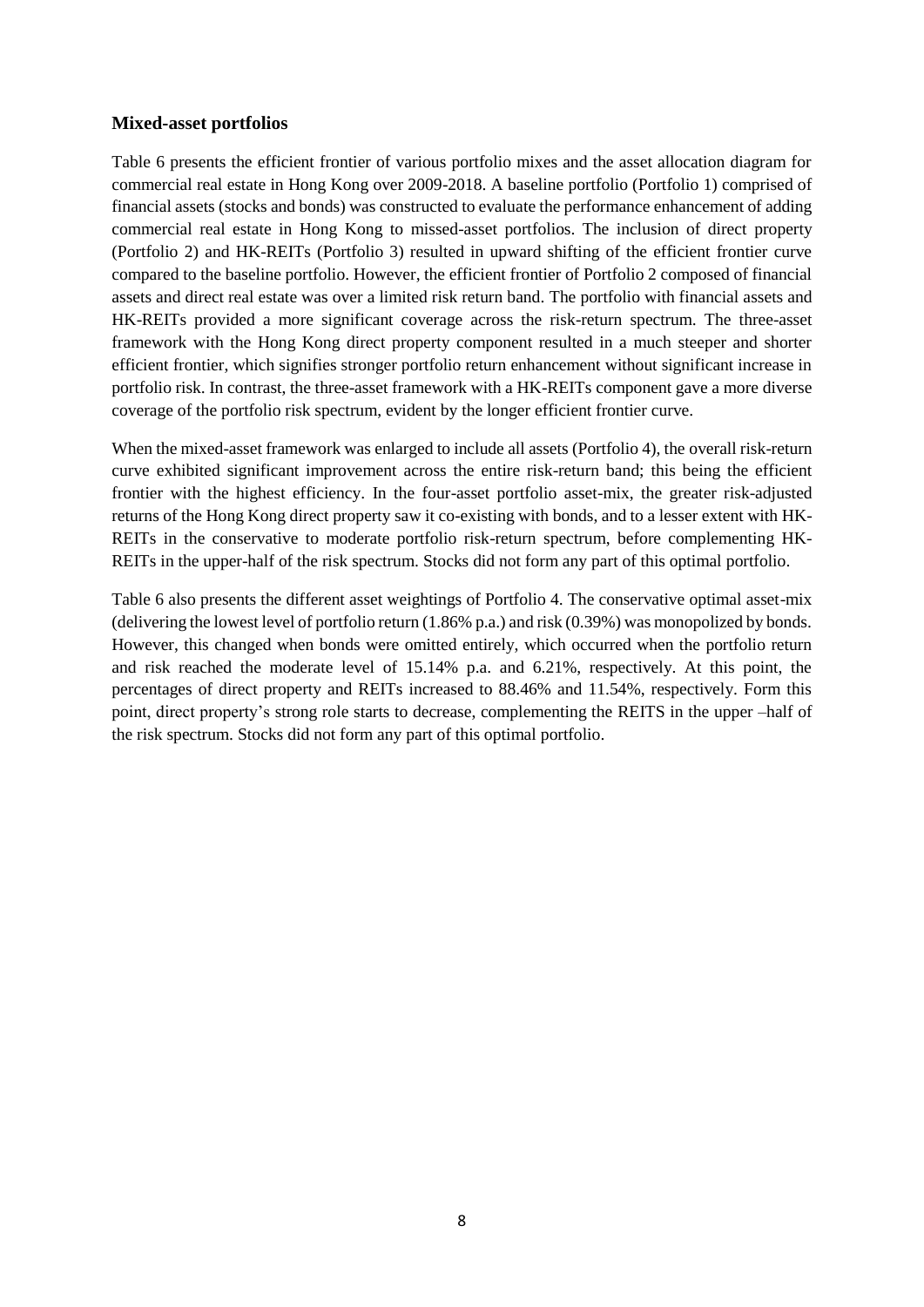

#### **Table 6 Hong Kong Commercial Real Estate Efficient Frontiers and Asset Allocation Diagram: 2009-2018**

Note: The source is author's analysis from MSDI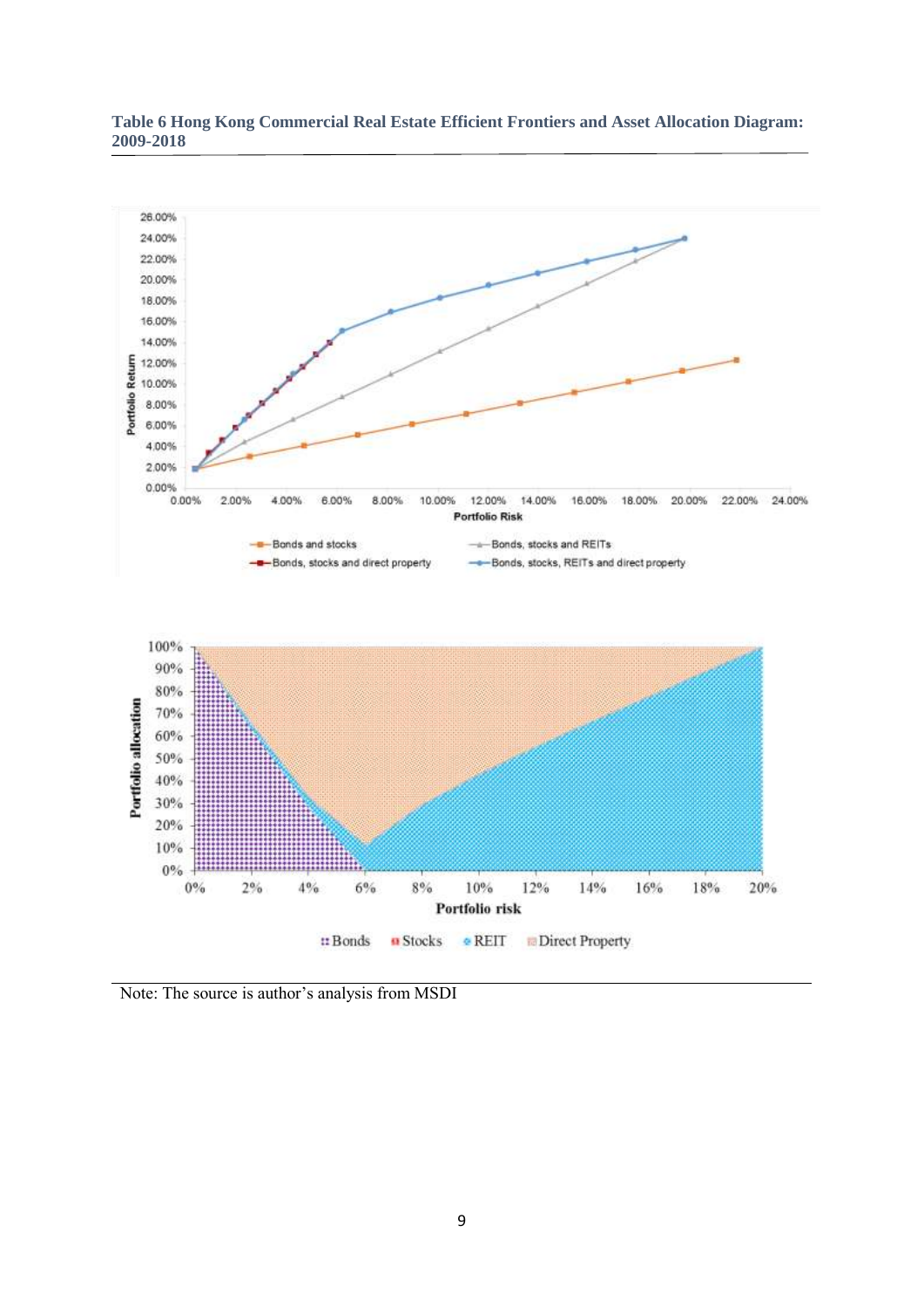A constrained optimal asset allocation analysis was then performed to reflect a realistic real estate allocation in institutional investor portfolios. The first scenario involved the imposition of a cap of 10% each for both Hong Kong direct property and REITs (Table 7 Panel A), while the second scenario saw the total allocation for direct property and REITs capped at 10% (Table 7 Panel B). Meanwhile, allocation in stocks and bonds were not constrained in both scenarios.

The first scenario still resulted in both forms of Hong Kong commercial property investment vehicles being prominently featured across the entire portfolio risk-return spectrum, and with the majority of the time at the 10% cap limit. The results are presented in Table 7 Panel A.

However, the increased competition for allocation between the Hong Kong direct property and HK-REITs in the second scenario resulted in the HK-REITs, being superior in the risk-adjusted performance, dominating the capped allocation in the portfolio risk-return spectrum. Direct property did not form any part of this optimal portfolio. This signifies the stronger added-value role of the HK-REITs within the ambit of the 10% capped allocation to commercial real estate. Results presented in Table 7 Panel B. It is also apparent in the limited exposure to real estate assets, bonds and stocks had more active roles in shaping the portfolio risk-return profiles. This saw bonds dominating the lower half of the portfolio compositions, and gradually taken over by stocks as the risk level increased.

When the maximum allocation of total of direct property and REITs are limited to 10%, the optimizer showed that the most optimum way of constructing the portfolio is to only allocate to REITs, not to direct property. This shows that in the changing dynamics of the portfolio allocation, when there is a very high return asset, most of the time that asset will be included in the portfolio, therefore .it is not optimum from the perspective of the analysis to include direct property within the 10% confined allocation.

Overall, both direct property and HK-REITs deliver superior risk-adjusted performance compared to the stock market. Direct property also offers high diversification benefits to investors with their marginally correlated returns with stocks, while excellent diversification benefits with bonds are evident for REITs. Part of this demonstrated smaller portfolio diversification benefit by REITs sector can possibly be attributable to the expected co-movement by the REITs market with the Hong Kong stock market that was much dominated by large property company stocks. The superior risk-adjusted performance of Hong Kong commercial property sees both direct property and REITs contributing significantly to the mixed-asset portfolio throughout the entire risk-return spectrum.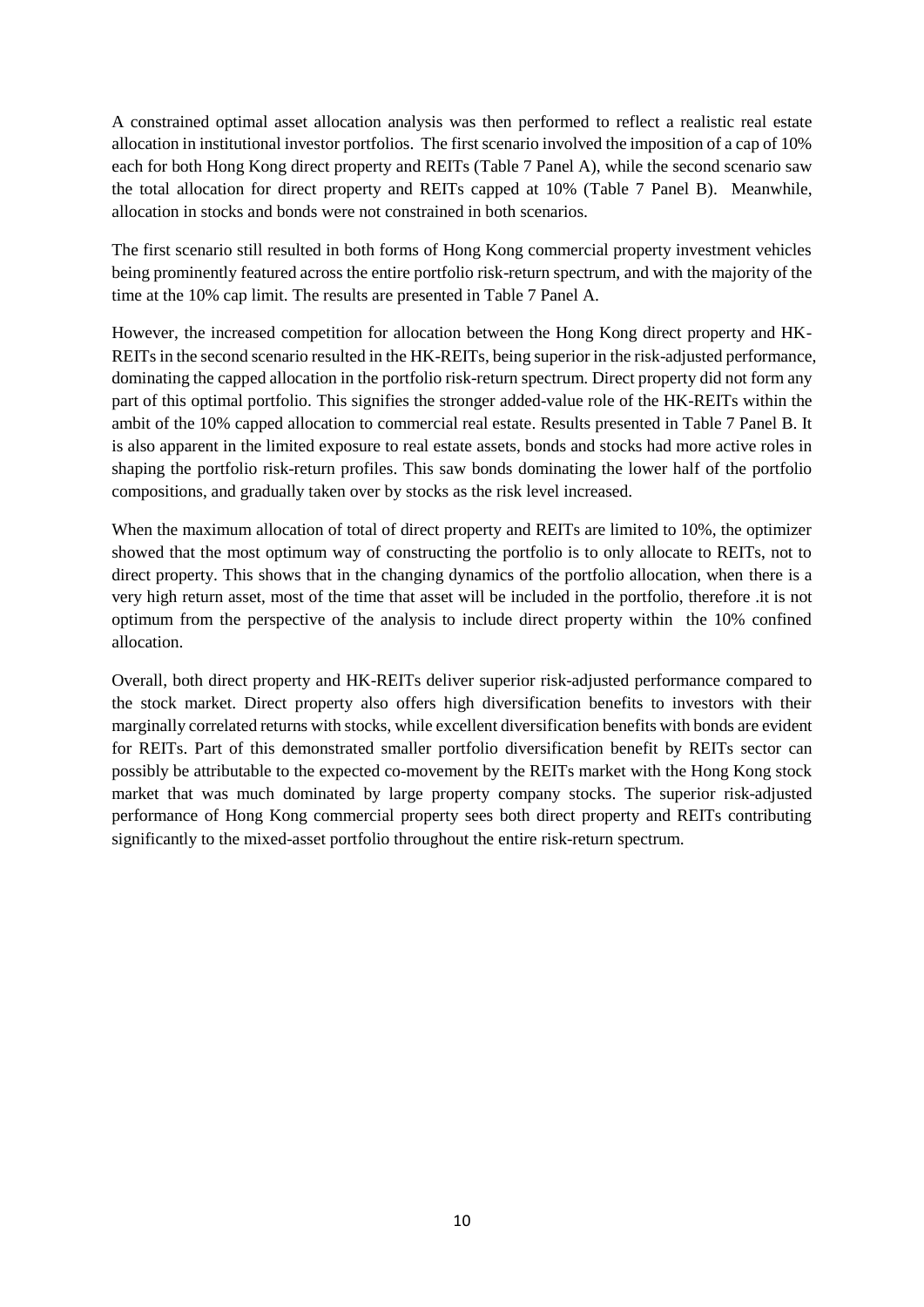





#### **REAL ESTATE INVESTMENT INPLICATIONS**

The real estate market in Hong Kong is an important market available to both local and institutional real estate investors seeking high quality Hong Kong commercial property exposure. Hong Kong is viewed as one of the most dynamic and sophisticated commercial real estate markets in Asia. The development of HK-REITs in 2005 provides additional investor choice for listed property exposure on the Hong Kong stock market. This paper has highlighted the performance and added-value of Hong Kong commercial real estate over the ten-year period since the GFC, with both Hong Kong direct property and HK-REITs offering significant risk-adjusted returns over the stock market. While past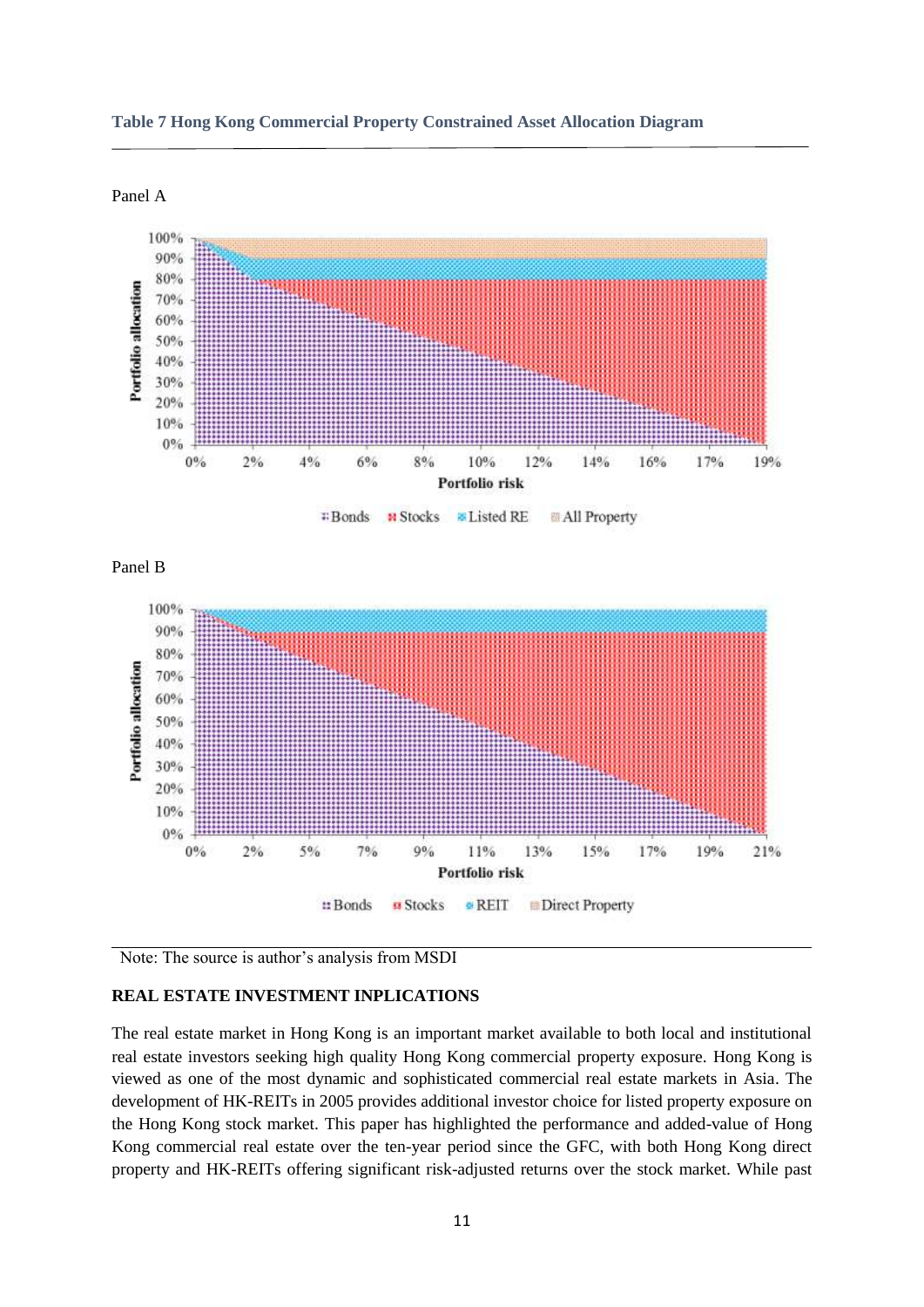performance is no guarantee of future performance, the full period analysis for 2009-2018 using MSCI data indicated the competitive performance of Hong Kong commercial real estate compared to the other major Hong Kong asset classes.

The findings presented in this study confirmed the results of previous studies on two fronts. First, when the mixed-asset portfolio was enlarged to include both forms of commercial property, Hong Kong direct property was seen to be optimally configured in the lower half of the portfolio risk-return spectrum, while HK-REITs assumed a more significant role at the higher-end of the portfolio risk-return spectrum. This indicates that accessibility to private property investment opportunities could alter the dynamics of the property allocation in a mixed-asset portfolio.

Second, investors' risk tolerance is crucial in determining the optimal allocation in both the private or listed property asset spaces, especially when the total property allocation in a portfolio is constrained. Hong Kong direct property was found to be the most suitable form of property investment for investors with conservative to moderate risk-return requirements. Also, the results indicate that a certain degree of redundancy occurred between private and public property over the ten-year period. This was particularly observable in the constrained asset allocation analysis. Most importantly, this research adds to the diverse existing body of knowledge on Hong Kong commercial property's role in a mixed-asset portfolio, both for direct property and REITs. This is particularly important for global pension funds seeking Hong Kong property exposure with both Hong Kong direct property and REITs playing an important role.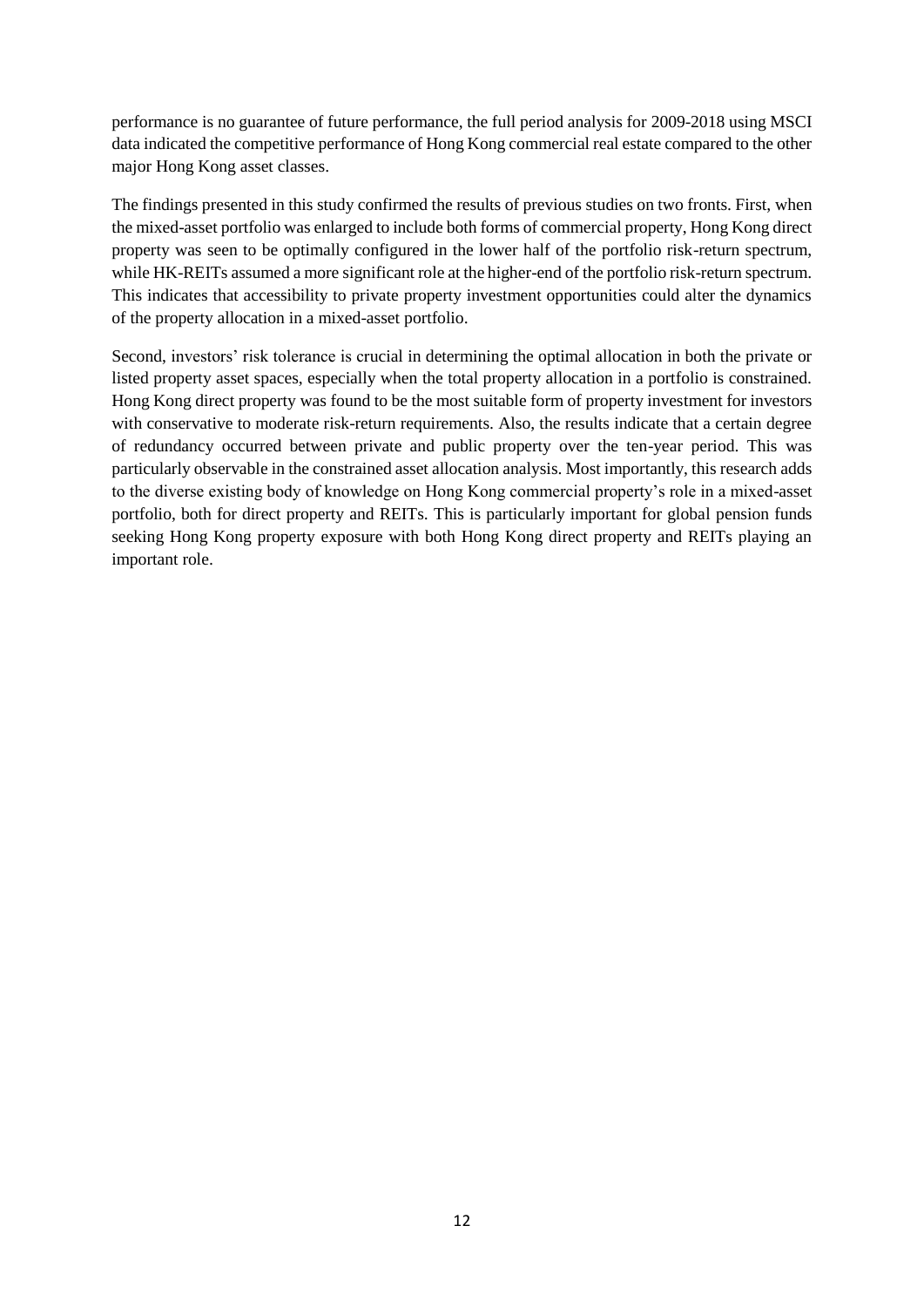## **References**

Asia Pacific Real Estate Association (2014) *Asia Pacific REITs: A Comparative Regulatory & Tax Study: June 2014*, APREA.

Brown, G.R. and K.W. Chau (1997) Excess Returns in the Hong Kong Commercial Real Estate Market, *Journal of Real Estate Research*, 14, 91-105.

Brown, R. J., L.H. Li and K. Lusht (2000) A Note on Intracity Geographic Diversification of Real Estate Portfolios: Evidence from Hong Kong, *Journal of Real Estate Portfolio Management*, 6, 131-140.

CBRE (2019) *Real Estate Capital Flows: Global Deck: Q1 2018 to Q2 2019*, CBRE.

Chau, K.W., S.K. Wong and G. Newell (2003) Performance of Property Companies in Hong Kong: A Style Analysis Approach, *Journal of Real Estate Portfolio Management*, 9: 29-44.

CIA (2018) *The World Factbook, 2018*, CIA.

Conover, C. M., H. S. Friday and G. S. Sirmans (2002) Diversification Benefits from Foreign Real Estate Investments, *Journal of Real Estate Portfolio Management*, 8, 17-26.

Cushman & Wakefield (2011-2019) *Global Investment Atlas, various annual reports, 2011 to 2019,* Cushman & Wakefield.

Daiwa Capital Markets (2019) *Daiwa REIT Day 2019 Report: Sep 2019*, Daiwa Capital Markets.

EPRA (2019) *Total Markets: June 2019*, EPRA.

Geltner, D. (1993) Estimating Market Values from Appraisal Values without Assuming an Efficient Market, *Journal of Real Estate Research*, 8, 325-345.

Gupta, A., G. Newell, D. Bajaj and S. Mandal (2018) Identifying the Risk Factors in Indian Non-listed Real Estate Funds, *Journal of Property Investment & Finance*, 36, 429-453.

Government of the Hong Kong Special Administrative Region (2019) *Government Bond Programme: Statistics, 2019,* HKSAR.

He, L.T. and J.R. Webb (2000) Causality in Real Estate Markets: The Case of Hong Kong, *Journal of Real Estate Portfolio Management*, 6, 259-271.

Hong Kong Securities and Futures Commission (2003) *Code on Real Estate Investment Trusts*, HKSFC.

JLL (2019) *Global Capital Flows Quarterly Report: Q1 2018 to Q2 2019*, JLL.

JLL (2018) *Global Real Estate Transparency Index 2018*, JLL.

Knight Frank (2019) *Global Outlook-2019*, Knight Frank.

Marzuki, J. (2018) Analysis of the Performance and Diversification Benefits of the South Africa Commercial Real Estate Market, *Journal of Real Estate Literature*, 26, 293-310.

Marzuki, J. and G. Newell (2017) The Significance and Performance of US Commercial Property in a Post-GFC Context, *Journal of Property Investment and Finance*, 35, 576-588.